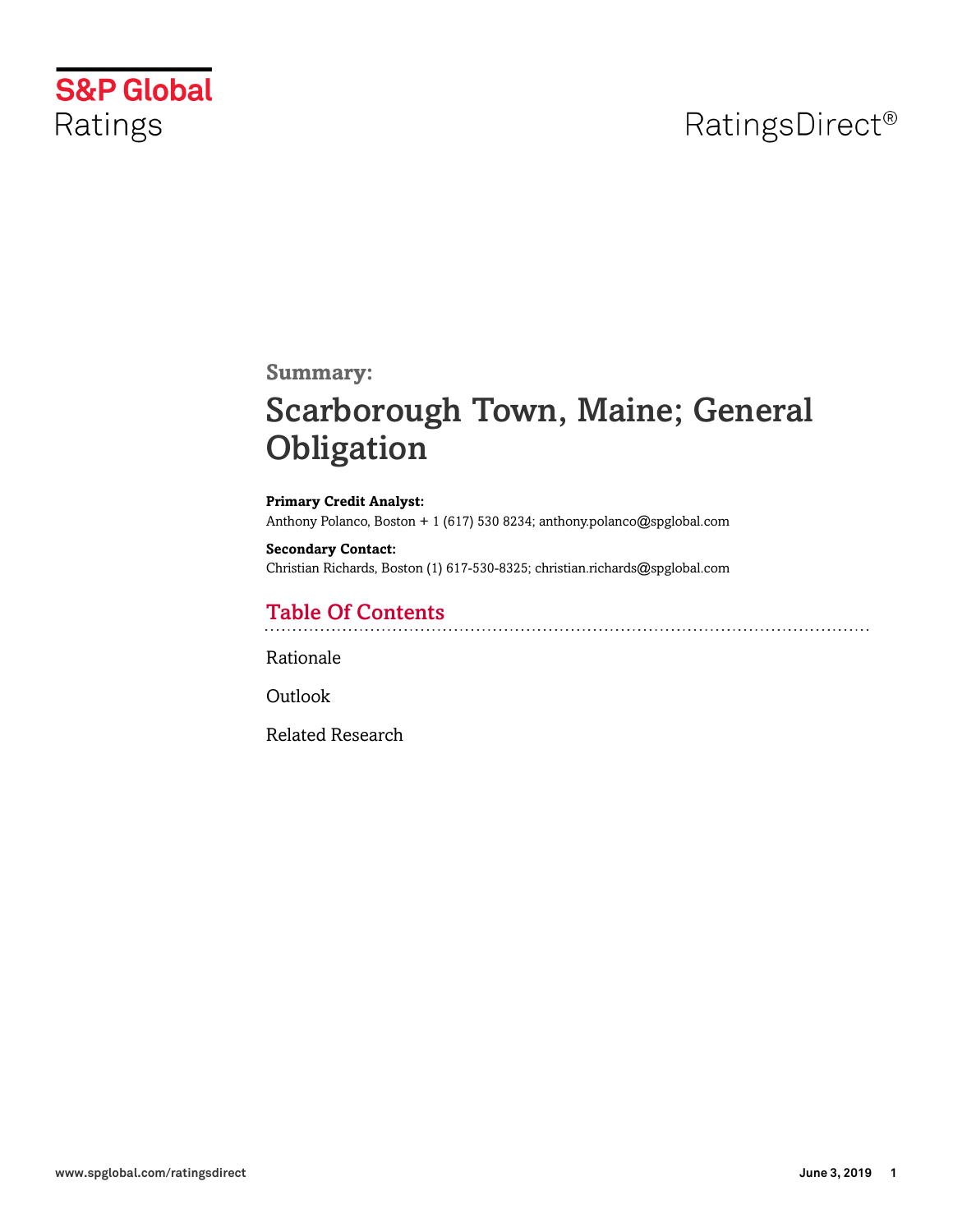## **Summary:** Scarborough Town, Maine; General Obligation

| <b>Credit Profile</b>                                       |            |          |
|-------------------------------------------------------------|------------|----------|
| US\$7.78 mil GO bnds ser 2019 dtd 06/20/2019 due 11/01/2039 |            |          |
| Long Term Rating                                            | AA+/Stable | New      |
| Scarborough Twn GO                                          |            |          |
| Long Term Rating                                            | AA+/Stable | Affirmed |

## <span id="page-1-0"></span>Rationale

S&P Global Ratings assigned its 'AA+' rating to Scarborough, Maine's series 2019 general obligation (GO) bonds and affirmed its 'AA+' rating on the town's existing GO debt. The outlook on all ratings is stable.

Supporting Scarborough's general creditworthiness is its stable economy, with access to the Portland metropolitan statistical area (MSA). The town has also maintained strong reserve levels over the past three years. We expect the town to maintain its strong budgetary flexibility through balanced financial operations and making the necessary budgetary adjustments to avoid a material drawdown on reserves. In addition, we expect its fixed costs to remain manageable given the town's limited capital needs and well-funded pension plans.

The town's full-faith-and-credit pledge secures the bonds. Scarborough can levy ad valorem property taxes for bond repayment, subject to limitations of the state's LD-1 legislation. We rate the limited-tax GO debt on par with our view of Scarborough's general creditworthiness, since the ad valorem tax is not derived from a measurably narrower tax base and there are no limitations on the fungibility of resources, which supports our view of the town's overall ability and willingness to pay debt service.

Officials intend to use series 2019 bond proceeds for various capital improvement projects.

The rating reflects our opinion of Scarborough's:

- Very strong economy, with access to a broad and diverse MSA;
- Strong management, with good financial policies and practices under our Financial Management Assessment (FMA) methodology;
- Adequate budgetary performance, with operating results that we expect could improve in the near term relative to fiscal 2018, which closed with a slight operating deficit in the general fund and an operating deficit at the total governmental fund level in fiscal 2018;
- Strong budgetary flexibility, with an available fund balance in fiscal 2018 of 11.4% of operating expenditures;
- Very strong liquidity, with total government available cash at 19.1% of total governmental fund expenditures and 3.7x governmental debt service, and access to external liquidity that we consider strong;
- Strong debt-and-contingent-liability profile, with debt service carrying charges at 5.2% of expenditures and net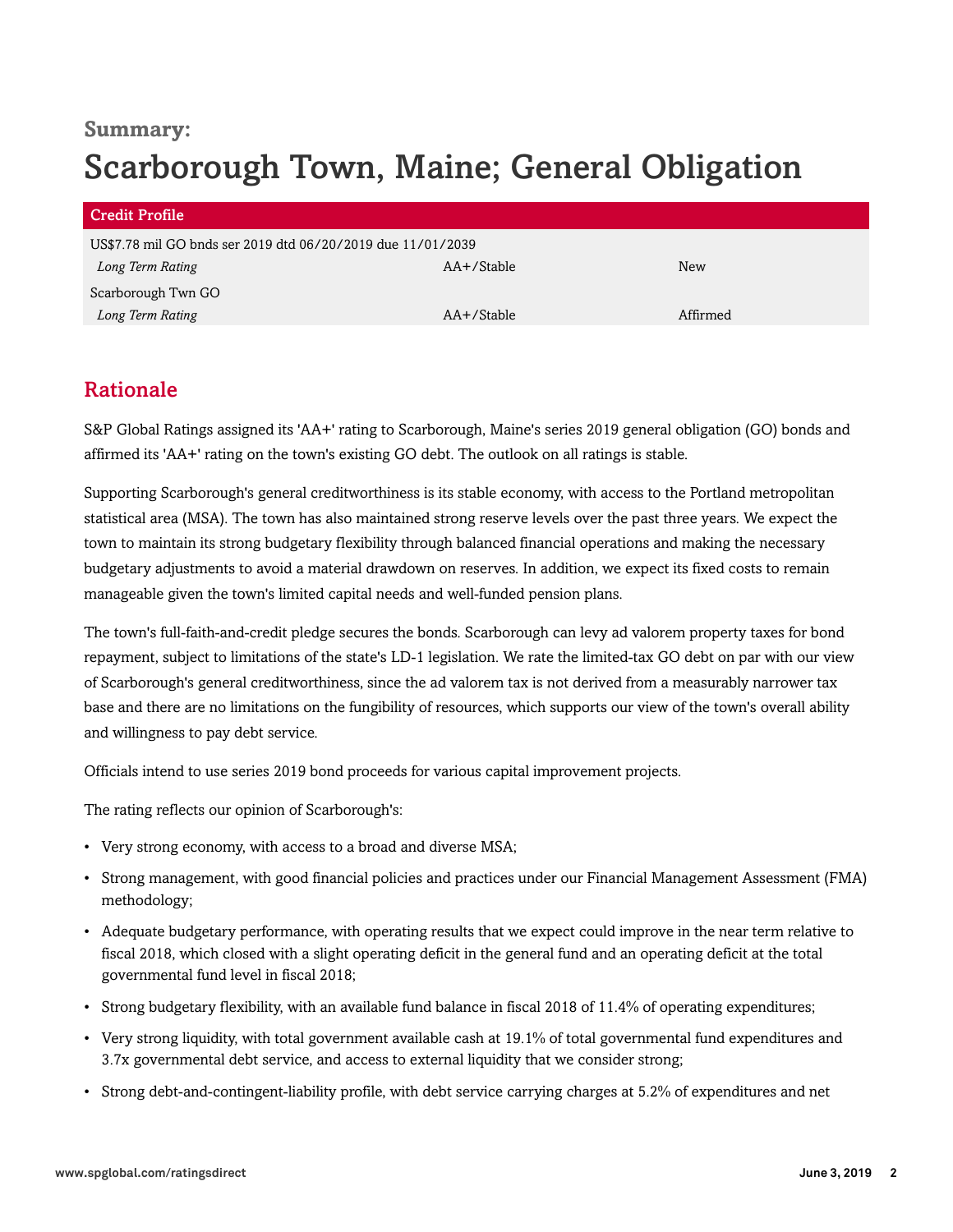direct debt that is 112.2% of total governmental fund revenue, as well as low overall net debt at less than 3.0% of market value; and

• Strong institutional framework score.

#### Very strong economy

We consider Scarborough's economy very strong. The town, with an estimated population of 20,208, is located in Cumberland County in the Portland-South Portland MSA, which we consider to be broad and diverse. The town has a projected per capita effective buying income of 152% of the national level and per capita market value of \$198,550. Overall, the town's market value grew by 6.0% over the past year to \$4.0 billion in 2019. The county unemployment rate was 2.7% in 2018.

The town enjoys direct access to Maine's major arteries (Interstate 95 and I-295 and U.S. Route 1), connecting it to larger employment centers throughout Cumberland County. In addition to access to major markets in the region, Scarborough has a sizable employment base that includes small commercial and industrial businesses. There is no taxpayer concentration, with the 10-leading taxpayers accounting for 8.2% of assessed value (AV). Officials report that Wal-Mart, the town's second-largest taxpayer at about 1% of total AV, is currently appealing its AV. The town is disputing this appeal and expects it to go before the Maine Supreme Judicial Court in the near future. Management indicates it will be able to cover through overlay reserves if needed.

Some leading employers include Scarborough, Hannaford Bros.' corporate headquarters, a U.S. Postal Service distribution center, and Maine Health. According to management, a new 288-unit multifamily luxury residential development along Haigis Parkway is about 75% complete, with many units already being sold. Maine Life Care, a senior citizen retirement community and the town's largest taxpayer, also continues to expand. In addition, the town is helping to foster development in its downtown area with the establishment of a tax increment financing (TIF) district in the area that is expected to experience both commercial and residential development.

#### Strong management

We view the town's management as strong, with good financial policies and practices under our FMA methodology, indicating financial practices exist in most areas, but that governance officials might not formalize or monitor all of them on a regular basis.

Highlights include management's strong focus on financial and capital planning, evidenced by Scarborough's five-year capital improvement plan (CIP), which sets parameters and outlines debt and non-debt financing for all capital projects. The town adheres to its formal investment policy with annual reporting of investments to the town council. Finance officials present monthly variance reports to the town manager and quarterly reports to council. Management budgets conservatively, coupled with at least a four-year historical trend analysis.

Scarborough manages reserves in accordance with its stated policy. Management also maintains, and follows, a formal debt-management policy. The formal reserve policy targets an unassigned fund balance at 10.0% of the budget but not less than 8.3%, which the town has adhered to over the past two years.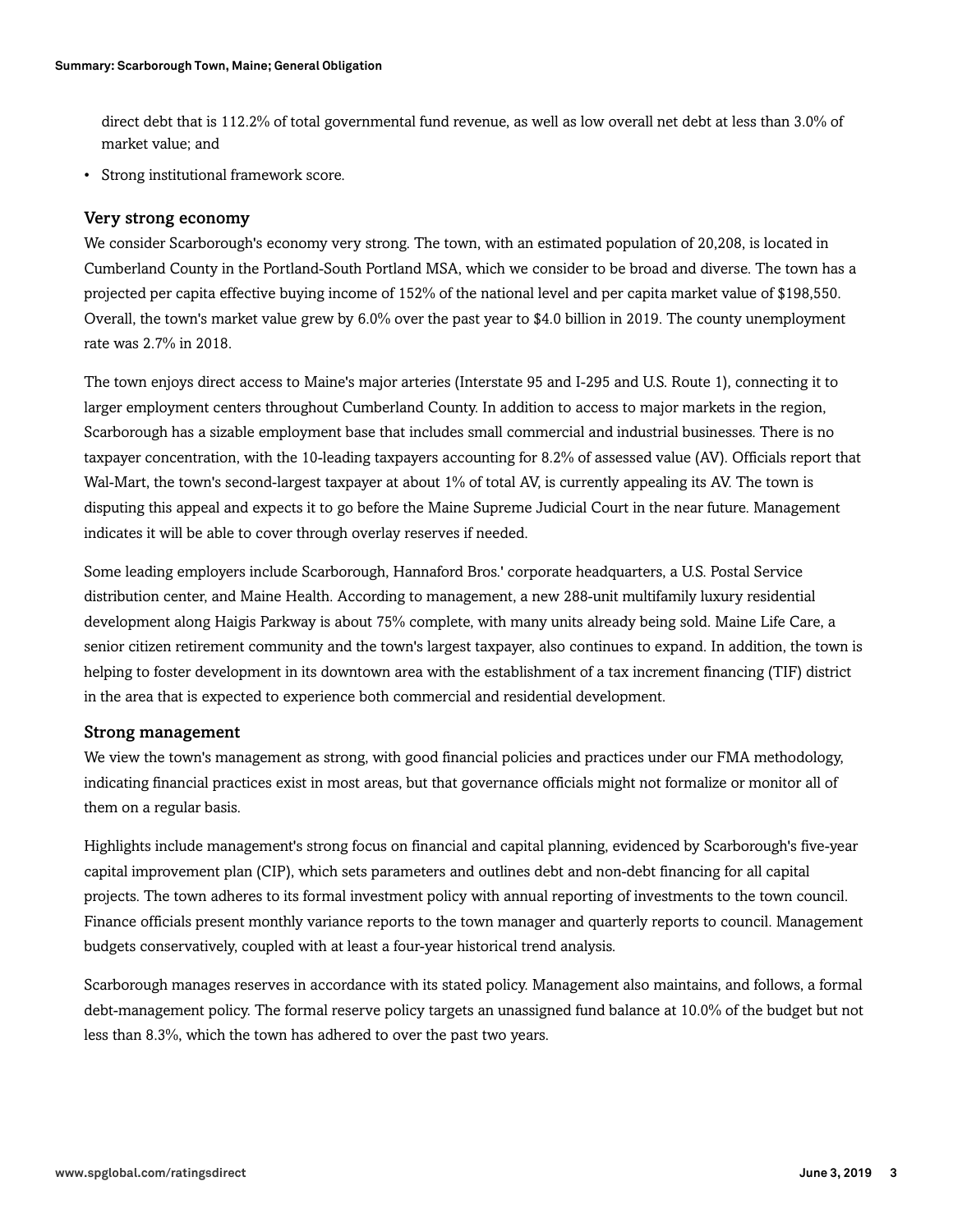#### Adequate budgetary performance

Scarborough's budgetary performance is adequate, in our opinion. The town had slight deficit operating results in the general fund of 1.3% of expenditures, and deficit results across all governmental funds of 1.8% in fiscal 2018. Our assessment accounts for the fact that we expect budgetary results will improve from fiscal 2018 and remain stable over the short-term.

We adjusted fiscal 2018 performance for recurring transfers and nonrecurring revenue and expenditures under the general fund and total governmental fund. According to the town, the fiscal 2018 general fund drawdown was primarily due to higher-than-anticipated expenditures, including salary costs from retirements and paying out of accruals. In addition, officials indicate the town experienced lower-than-anticipated intergovernmental revenue, including state education subsidies for special education purposes, during the year. For fiscal 2019, officials indicate budget to actuals are currently on target with revenue at 94% of budget and expenditures at 88%. The town has also increased its overlay account in fiscal 2019 by \$350,000 to cover several previous year tax appeals, which are pending final verdict by the superior court. As a result, the town expects to end the year with a general fund surplus and does not anticipate another general fund drawdown.

The town's proposed fiscal 2020 budget is balanced, according to management, and is not expected to deviate greatly from previous year's budget. The town expects to appropriate about \$350,000 of fund balance towards the budget for education purposes and is budgeting for increases in education costs due to higher enrollment. The town also plans to budget to a slight increase in state revenue sharing in line with the governor's proposed budget. As a result, given the town's historically balanced operations and projected positive operating results, we expect the town's budgetary performance to remain at least adequate going forward. However, should the town experience negative financial operations, our assessment of its budgetary performance could weaken.

Property taxes account for 81% of general fund revenue, followed by intergovernmental revenue at 11%. Tax collections remain strong, averaging 99% over the past three years.

#### Strong budgetary flexibility

Scarborough's budgetary flexibility is strong, in our view, with an available fund balance in fiscal 2018 of 11.4% of operating expenditures, or \$9.9 million.

The town has consistently maintained, what we consider, strong budgetary flexibility over the past three fiscal years. Management expects to end fiscal 2019 with an increase in available reserves. In addition, the town has appropriated about \$350,000 toward the fiscal 2020 budget for school department costs. The town has a formal reserve policy that targets maintaining unassigned fund balance at 10.0% of the budget but no less than 8.3%, which it began to adhere to in fiscal 2017.

Scarborough also has an interfund loan receivable of about \$2.7 million in the general fund due from the Haigis Parkway assessment fund. The town holds a restricted fund balance of \$3.2 million to cover current shortfalls in receivables from the assessment fund. Officials indicate the general fund has not experienced any shortfalls in payments and expect to repay the remaining balance within the next two-to-three fiscal years. Therefore, we expect budgetary flexibility to remain, at least, strong.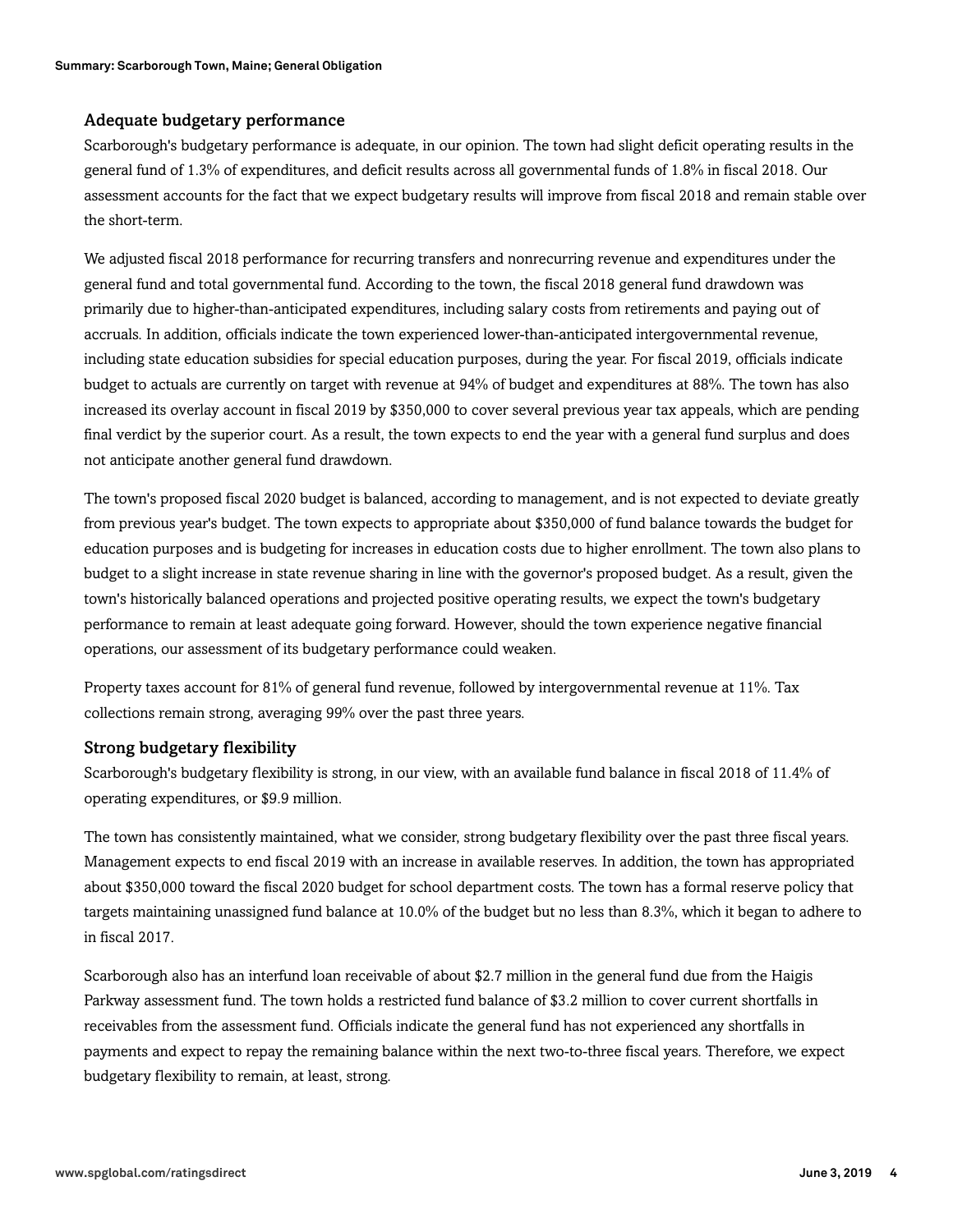#### Very strong liquidity

In our opinion, Scarborough's liquidity is very strong, with total government available cash at 19.1% of total governmental fund expenditures and 3.7x governmental debt service in 2018. In our view, the town has strong access to external liquidity if necessary.

Scarborough has issued GO bonds every year for the past 20 years, supporting its strong access to external liquidity. The town does not currently have investments that we consider permissive or aggressive, because its investments are mainly in governmental funds, including money market funds with maturities of less than one year. In addition, it does not have any contingent-liquidity risks from financial instruments with payment provisions that change upon the occurrence of certain events. Therefore, we expect liquidity to remain very strong.

#### Strong debt-and-contingent-liability profile

In our view, Scarborough's debt-and-contingent-liability profile is strong. Total governmental fund debt service is 5.2% of total governmental fund expenditures, and net direct debt is 112.2% of total governmental fund revenue. Overall net debt is low at 2.8% of market value, which is in our view a positive credit factor.

With this issuance, Scarborough will have about \$103 million of total direct debt outstanding. Officials plan to issue about \$5 million of additional debt annually over the next two years for various capital improvement projects as existing debt expires. Even with this additional debt, we expect the town's debt profile to remain strong. However, should overall net debt increase above 3% of market value and cause debt ratios to weaken, we believe the town's debt profile could weaken.

Scarborough's pension contributions totaled 2.1% of total governmental fund expenditures in 2018. The town made its full annual required pension contribution in 2018.

Scarborough contributes to the State Employee and Teacher Plan (SET) for school department employees and the Participating Local District Consolidated Plan (PLD), defined-benefit pension plans under the Maine Public Employees' Retirement System. The town also participates in the International City Manager's Assn. (ICMA) money-purchase plan, a defined-contribution plan. The town's proportionate share of the net pension liability for the PLD plan totaled \$6.5 million as of fiscal 2018, which assumes a 6.875% rate of return and is 86.4% funded as of fiscal 2018. The SET plan is 80.78% funded using an assumed rate of return of 6.875%, with the town's proportionate share of the net pension liability totaling \$552,792 as of fiscal 2018. Scarborough matches up to 6.0% of employee contributions to the ICMA plan. In addition, it provides OPEB as an implicit rate subsidy to retirees. Overall, we expect the town's retirement costs to remain manageable going forward.

#### Strong institutional framework

<span id="page-4-0"></span>The institutional framework score for Maine municipalities is strong.

### **Outlook**

The stable outlook reflects our opinion of Scarborough's very strong economy and liquidity. The town's strong budgetary flexibility, management conditions, and debt profile further support the rating. We expect officials will continue to manage the budget accordingly and maintain the town's strong budgetary flexibility and, at least, an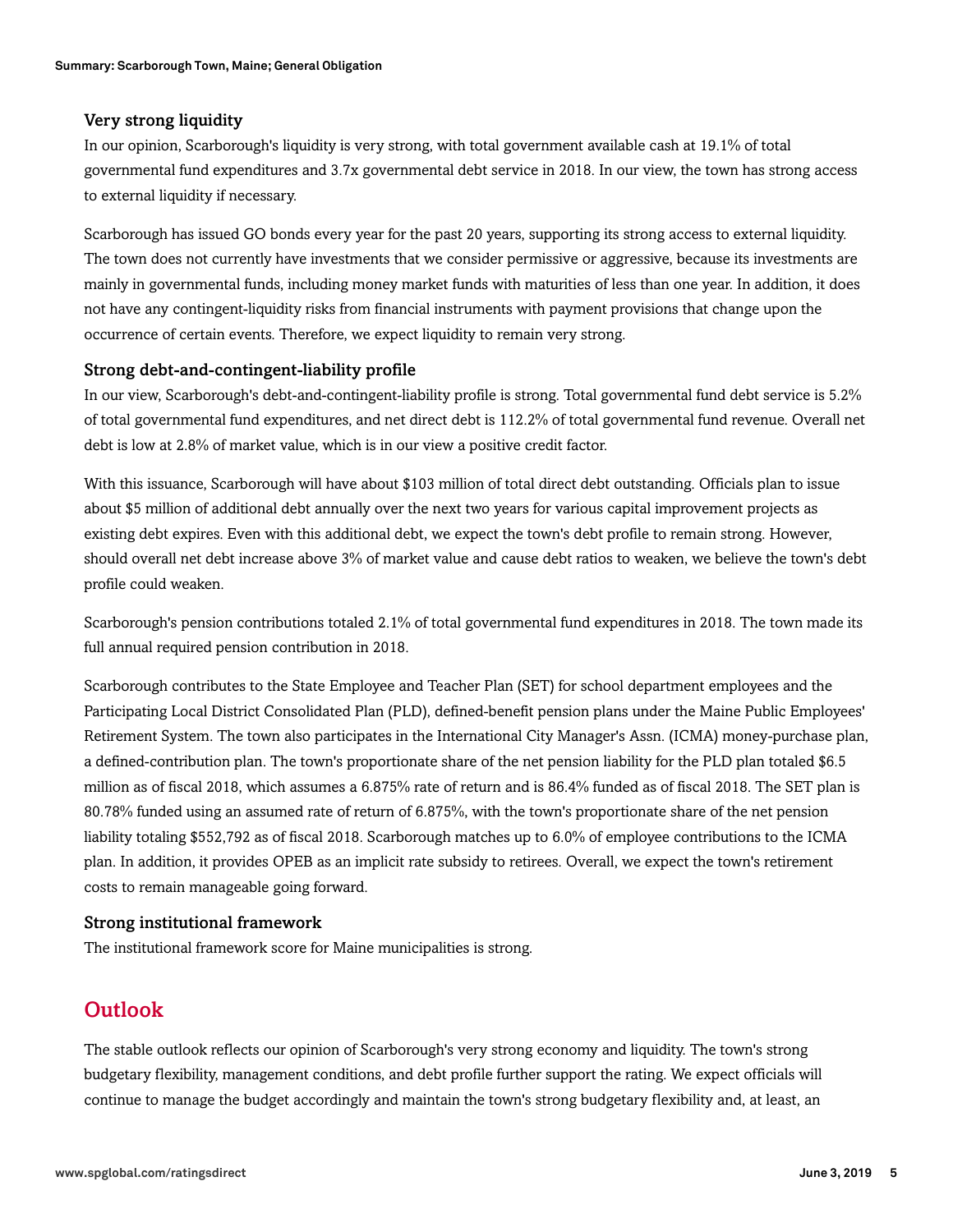adequate debt profile. Therefore, we do not expect to change the rating in our two-year outlook horizon.

#### Downside scenario

If financial performance deteriorates, leading to a continuous reduction of reserves and weakening of budgetary flexibility or if the debt profile weakens, we could lower the rating.

#### Upside scenario

Although unlikely, if the town increases reserves comparable with those of higher-rated peers, consistently through strong budgetary performance while sustaining a strong debt and contingent liability profile, coupled with a very strong economy, we could raise the rating.

### <span id="page-5-0"></span>Related Research

- S&P Public Finance Local GO Criteria: How We Adjust Data For Analytic Consistency, Sept. 12, 2013
- Alternative Financing: Disclosure Is Critical To Credit Analysis In Public Finance, Feb. 18, 2014
- 2018 Update Of Institutional Framework For U.S. Local Governments

Certain terms used in this report, particularly certain adjectives used to express our view on rating relevant factors, have specific meanings ascribed to them in our criteria, and should therefore be read in conjunction with such criteria. Please see Ratings Criteria at www.standardandpoors.com for further information. Complete ratings information is available to subscribers of RatingsDirect at www.capitaliq.com. All ratings affected by this rating action can be found on S&P Global Ratings' public website at www.standardandpoors.com. Use the Ratings search box located in the left column.